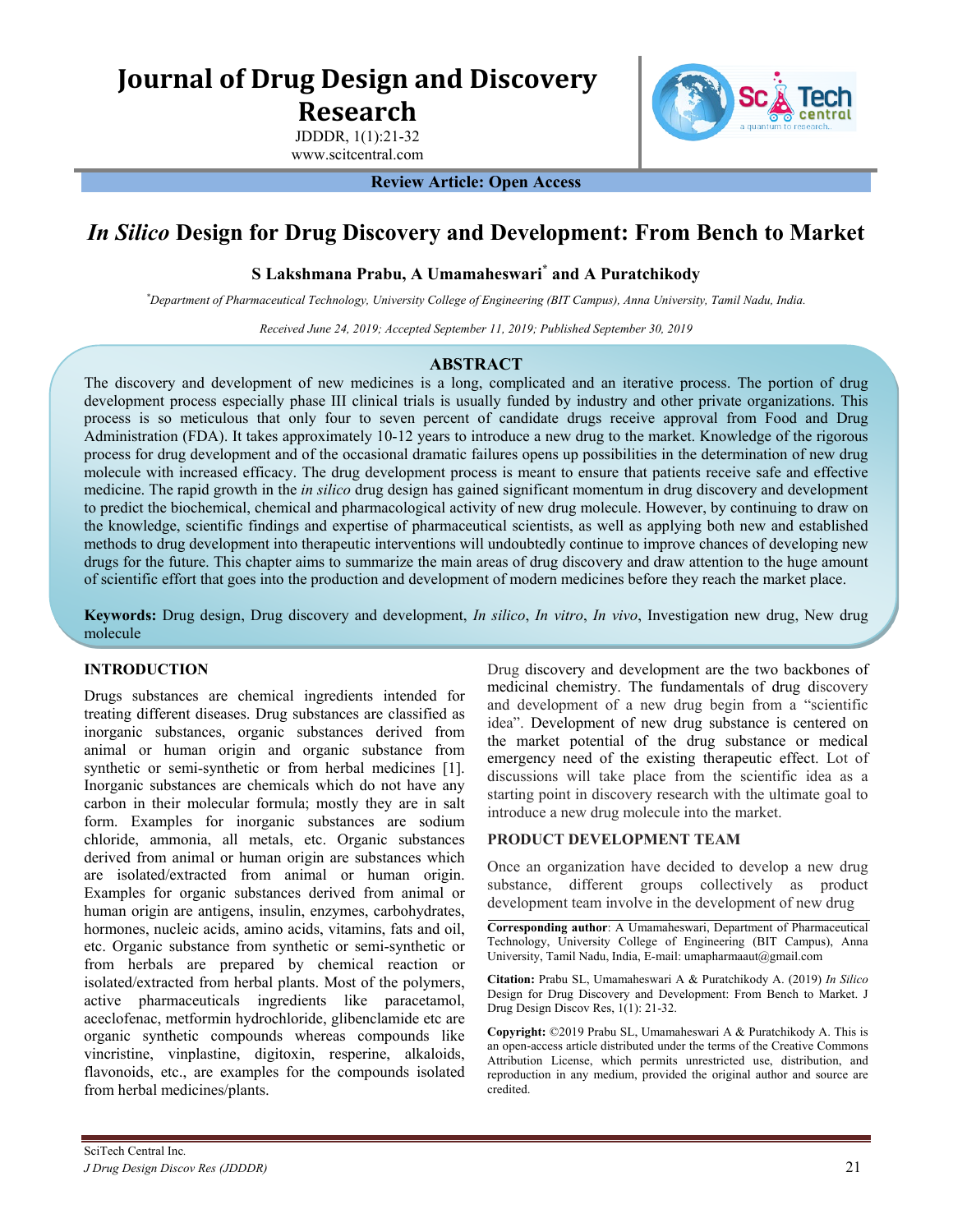molecule. The team of product development includes members from different disciplines such as medicinal chemist, toxicologist, pharmacokinetics and pharmacodynamics, clinician and regulatory experts [2]. The role and responsibility of the product development team's member are:

#### **Medicinal chemist**

The prime responsibility of the medicinal chemist is to identify a basic scaffold with his chemistry knowledge to meet the project objective, frame a synthesis process and synthesis the molecule for further studies.

#### **Toxicologist**

Toxicologist will assess the no toxic effect dose,  $LD_{50}$ ,  $ED_{50}$ , therapeutic index and toxicology of the optimized lead molecule. Pharmacokinetics and pharmacodynamics – Concern of these team members are to assess and characterize the new drug molecule absorption, distribution, disposition, metabolism and excretion. Also to assess the distribution of the drug in different organs like muscle, skin, heart, liver and kidney, etc.

#### **Clinician**

Role of the clinicians are to assess the toxicity, pharmacokinetic and pharmacodynamics properties in human volunteers and establish the *in vitro* and *in vivo* correction of the new drug molecule.

#### **Regulatory experts**

Accountability of these experts is to prepare the documents towards Investigation New Drug Application (INDA), New Drug Application (NDA), Drug Master File (DMF) and commercializing the new drug molecule into the market.

#### **CURRENT SCENARIO**

Recently, the drug discovery and development have stepped in new dimensional changes of drug substances from botanicals to synthetic. For the past few decades, majority of new molecules are discovered through synthetic chemistry process [3].

The key process in the drug discovery and development of new drug substances are:

- Understanding the disease
- Target identification
- Target validation

Different stages in the discovery and development of new drug substances are [4]:

- Preclinical investigation
- Investigational new drug application
- Phase I
- Phase II
- Phase III
- New drug application
- New drug approval

### **DRUG DISCOVERY PROCESS**

Synthesizing a new drug molecule is an art. Synthesis of new drug molecules is performed by chemical transformations either creating a new process or with the existing process. In earlier stage, thousands of compounds were synthesized and assessed for its activity. Nowadays, receptor targeted research have been used to assess its biological activity.

Several key go/no-go 'decision gates' are followed in the drug discovery and development process. Decision gate tool is utilized to assess the properties of its predetermined specification/criteria to proceed further or to the next stage of new molecule [5,6].

Steps involved in the drug discovery and developments are [7,8]:

- Synthesis
- Non clinical testing
- Non clinical pharmacology evaluation
- Non clinical pharmacology evaluation through *in vitro* techniques
- Preliminary animal pharmacokinetics
- Preliminary drug metabolism
- Toxicity studies
- Non clinical pharmacology evaluation through in vivo studies
- *In vitro* and *in vivo* correlation

#### **RESEARCH AND DEVELOPMENT**

Research and development (R&D) have been considered as the backbone of any pharmaceutical organization. The R&D activities of the organization have a large impact and the ability to execute the company's targets in time. Around 10- 14 years are needed to develop a new drug molecule with an average cost of more than \$800 million. Out of 10,000 compounds, only one compound will get approval by the FDA as new molecular entity due to unacceptable toxicity observed during the drug discovery and development stage.

The time duration for the drug discovery, development and approval are [9]:

- Drug discovery research: 4.5 years
- Preclinical testing: 1 year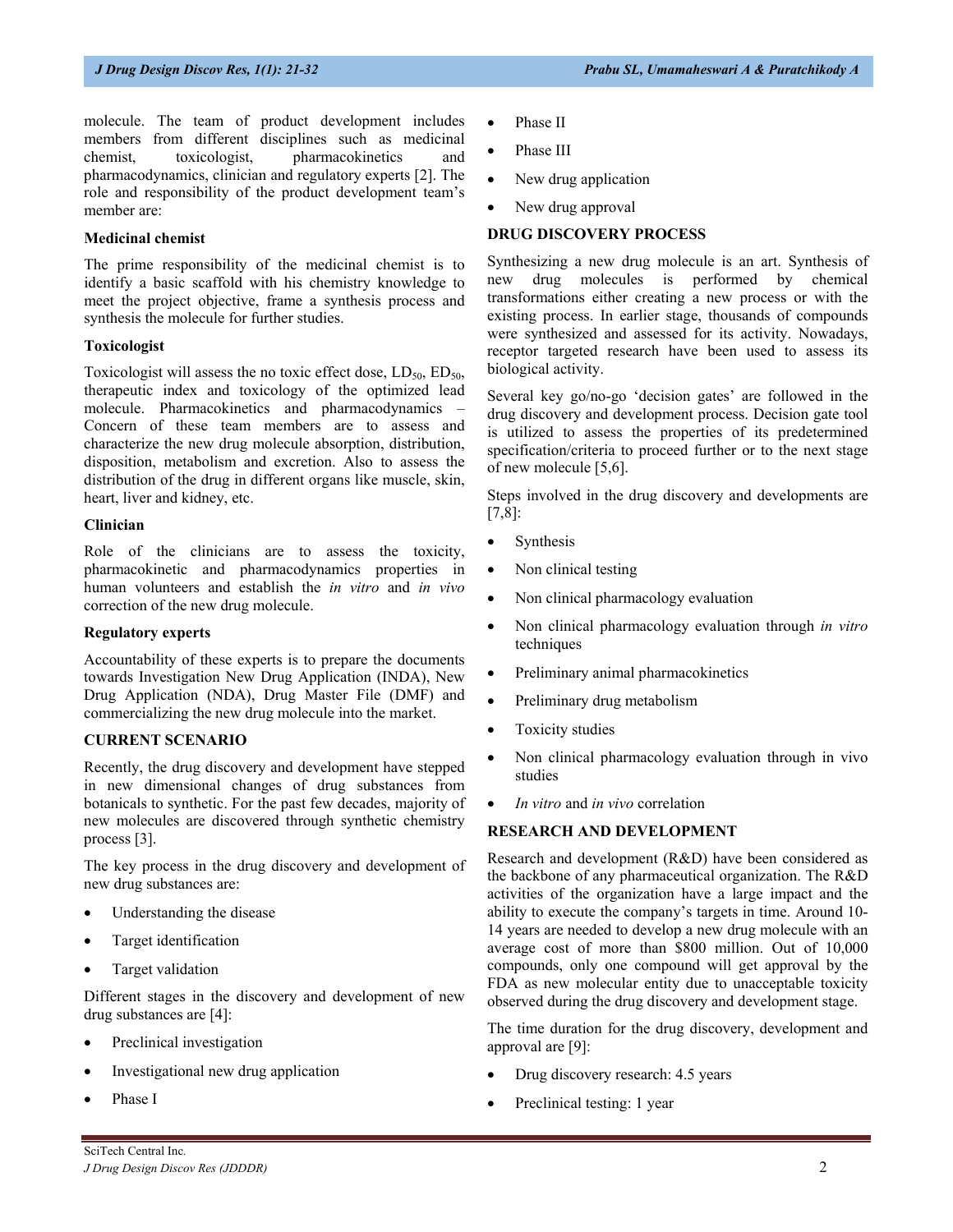- Clinical Trial Phase I: 1.5 years
- Phase II: 2.5 years
- Phase III: 2.5 years
- Submission, FDA approval and Product launch: 1.5 years

#### **COMPUTER AIDED DRUG DESIGN**

Considering several issues in pharmaceutical R&D sectors, different strategies are adopted in the drug discovery and development process such as combinatorial chemistry, DNA sequencing, High-Throughput-Screening (HTS) and computational drug design. Nowadays, computer modeling and bioinformatics tools are utilized to improve the drug discovery and development process, which significantly reduce the time and resources in synthesis of drug molecules.

These computational methods consist of computer aided biological system, biological system and chemical system. Computer aided biological system includes – hit identification, hit to lead selection, absorption, distribution, metabolism, excretion, optimization and toxicity profile. Biological system includes functional proteins, monocellular organisms, multicellular organisms, cells isolated from tissues and organs. Chemical system includes ligand-based drug design, structure-based drug design, Quantitative Structure-Activity Relationships (QSAR) and Quantitative Structure-Property Relationships (QSPR) [10-12].

#### **Determination of protein structure**

A modern approach to structural biology utilizes as many methods as possible to decipher a convergent molecular picture. 3D-structures are determined commonly by X-ray and neutron-diffraction methods or NMR spectroscopy. In all cases, computer assisted data manipulation is required but, in addition, computer modeling and bioinformatics methods help research. In order to get a reliable, broad and good enough picture on structure and dynamics of proteins, a careful evaluation of the experimental data is needed by typically using a variety of techniques. The first protein structures were determined by X-ray diffraction in the early 1950s and until now over 80,000 structures were deposited in the Protein Data Bank [13]. Structure determination by NMR spectroscopy is also possible, but the number of deposited structures to date does not exceed 10,000 entries.

#### **X-ray crystallography**

One of the major drawbacks of protein crystallography is the requirement of relatively large single crystals of the target protein. Hence, it is often a tedious task and hard to fulfill. Once a suitable crystal appropriate in size and quality is found, it is irradiated by X-rays and the obtained diffraction pattern is detected and subsequently analyzed. Using the information of primary sequence of proteins, it is further

evaluated and refined. Finally, a 3D representation of the protein molecule is obtained and visualized by various techniques:

- I. Sample purification and crystallization
- II. Data collection
- III. Structure solution
- IV. Model building
- V. Refinement and validation

Final structures are validated by various bioinformatics methods. Neutron diffraction is a method that requires high thermal-neutron fluxes obtained from nuclear reactors and provides special information on proteins. Hydrogen atoms can be precisely located, which is almost impossible by Xray diffraction. A diffraction experiment can be performed on a crystal; the results can be evaluated similarly, as done for the X-ray technique.

#### **Nuclear magnetic resonance (NMR) spectroscopy**

NMR spectroscopy is an important method of modern structural biology, allowing determining three-dimensional protein structures in solution, and even in case of some proteins for which X-ray diffraction does not provide enough result. It became an almost routine method for the structure determination of proteins up to about 30 kDa molecular weight. For an NMR measurement, a protein solution of at least 95 % purity is needed, which is stable over a week and has an appropriate concentration (0.1-1 mM).

Stages involved in the *in silico* drug design are:

- 1. Determination of protein structure
- 2. Target structure determination along with a promising lead
- 3. Optimized lead molecule synthesis, new target structure determination and its complex
- 4. Lead compound optimization
- 5. Optimized compounds and its binding with target specificity

The advantage of *in silico* studies is the speed of execution, the low cost and the ability to reduce the use of animals. The use of *in silico* methods has been an interesting strategy to accelerate the discovery of potential new drugs. In drug discovery and development*, in silico* drug design procedure is performed in two ways [14,15]. They are Structure/Receptor Based Drug Design (SBDD) and Ligand Based Drug Design (LBDD).

#### **Structure/receptor based drug design**

In this approach, cell signaling or metabolic pathway is the key process for a particular disease.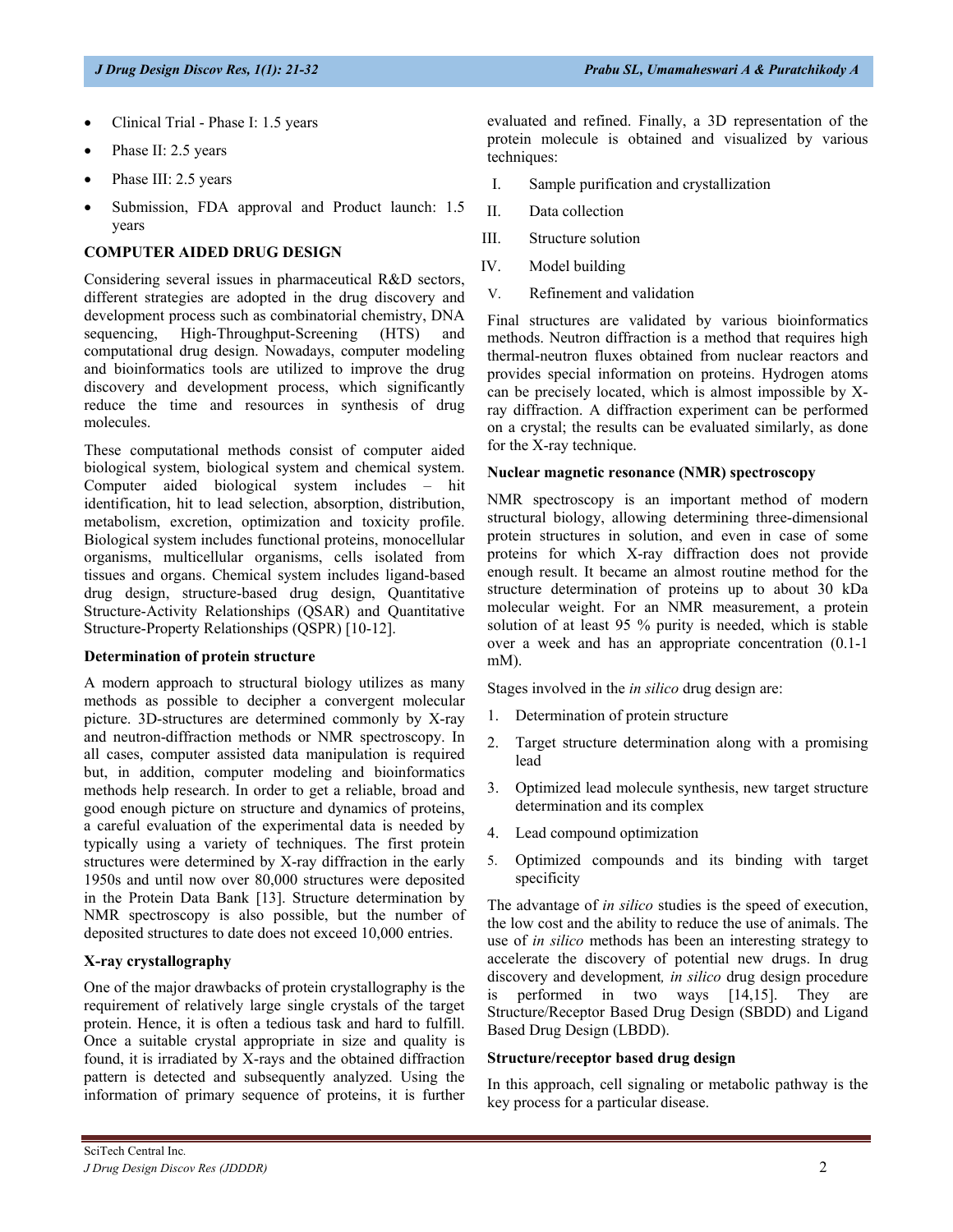**Determination of protein structure**: X-ray crystallography and NMR spectroscopy are used to determine the 3D structure of target protein [15].

**Homology modeling:** In homology modeling, 3D structure of target protein is predicted based on the sequence [11,16,17].

**Protein folding:** When the similar protein sequence are not available, protein folding technique is adopted for the determination of protein. In this technique, target proteins are identified based on threading methods or fold recognition  $[15, 17-20]$ .

*Ab initio* **(***de novo***) modeling: W**hen the homologous structures of protein are not available for comparison, *ab initio* (*de novo*) modeling technique is adopted. The target proteins are identified based on the sequence [15,17,21-25].

#### **Ligand-based drug design (LBDD)**

This approach is grounded on the previous study results of the interaction between the small molecules and the target proteins [15,26].

**Virtual screening:** New chemotype molecules are identified based on the process of scoring, ranking and affinity from the chemical compound databases/chemical libraries [8,17,27-31].

Two categories of virtual screening are:

- 1. Structure based virtual screening
- 2. Ligand based virtual screening

#### **Structure based virtual screening (SBVS)**

In this screening technique, the chosen molecule is docked with the selected target protein. Molecules will be selected founded docked scoring and ranking, then it will be experimentally tested for its target protein binding site [32- 34].

Steps involved in the SBVS are [35]:

- i. Preparation of molecular target
- ii. Selection of compound from the database
- iii. Molecular docking
- iv. Post-docking analysis

#### **Ligand based virtual screening (LBVS)**

This screening technique is adopted when the receptor structural information is unable to predict. Different approaches in this screening technique are:

- Similarity search
- Pharmacophore-based virtual screening
- Quantitative structure-activity relationship

#### **Similarity search**

Screening of the physical and chemical similarity of the compounds in the databases.

Lead molecule is selected from the 2D score value and 3D similar structure of compounds from the database [11,15,17,25,36-39].

### **Pharmacophore-based virtual screening**

In this screening technique, pharmacophore model is generated and assessed for its binding efficiency to a target protein and its structural features such as H-bond donors, Hbond acceptors, hydrophobic, aromatic, positive, ionizable groups and negative ionizable groups [11].

Steps involved in the 3D pharmacophore model generation are [15]:

- Binding of the active compounds to the desired target.
	- Defining the atom types and connectivity in the 2D pharmacophore model.
	- b. Defining the nomenclature in the 3D pharmacophore model.
- Identification of common feature property for binding.
- Pharmacophore model generation.
- Selection of best models based on the ranking of the pharmacophore models.
- Validation of pharmacophore models.

## **QUANTITATIVE STRUCTURE ACTIVITY RELATIONSHIP**

This method correlates the relationship between molecular descriptors of the molecules of ligand and binding target relates to its biological activity [14,40-44].

#### **MOLECULAR DOCKING**

Molecular docking is a computer algorithm, used to predict the binding between the ligand and the target binding sites [11,17,45,46].

Three types of docking algorithms are used to predict the binding between the ligand and the target binding sites [47]. They are:

- a. Rigid docking
- b. Semi-flexible docking
- c. Flexible docking

Confirmation of the binding between the ligand and protein active site is identified by Young [17]:

- i. Accurate pose prediction.
- ii. Accurate binding free energy prediction.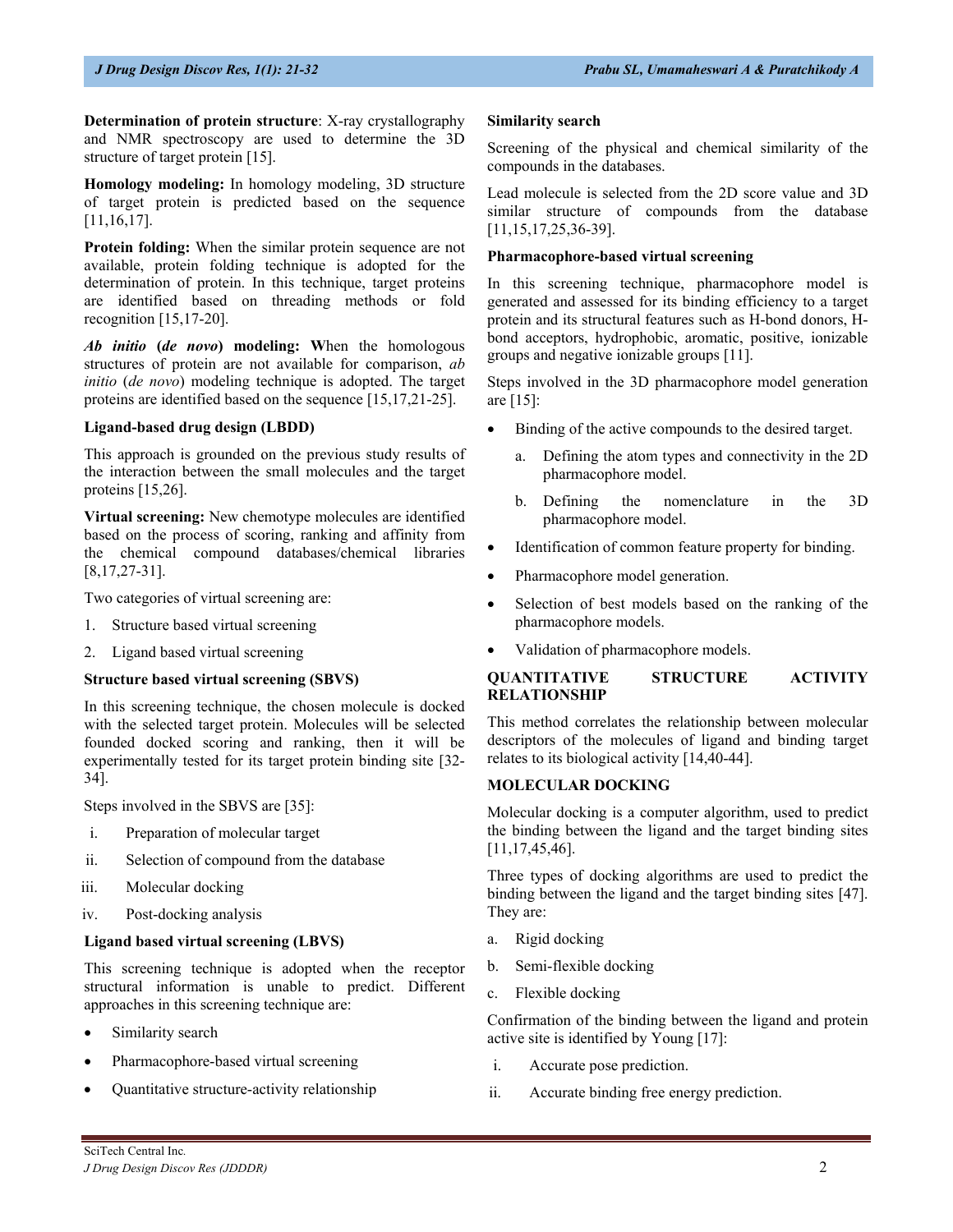Confirmation of the ligand in molecular docking is confirmed by specific scoring function. Specific scoring functions are:

- 1. Conformational search: Conformational search in molecular docking is determined by either systematic search or stochastic search [48,49]
- 2. Evaluation of binding energetics: Evaluation of binding energetics in molecular docking is determined by Forcefield based scoring function, empirical scoring function and knowledge based scoring function [50].
- 3. Covalent bonds in molecular docking
- 4. Molecular dynamics
- 5. Structural water
- 6. Protein-protein interaction inhibitors and molecular docking [51].

## **MOLECULAR LIPOPHILICITY**

Molecular lipophilicity is defined as log P, it has an important role in molecule permeability, bioavailability, toxicity and also the interaction between the drug molecule and target site [52].

Lipinski "rule of five" [53] is used to distinguish drug like and non-drug like molecules. Lipinski rule predicts high probability of success or failure due to drug likeness for molecules complying with 2 or more of the following rules:

- 1. Hydrogen bond donors (sum of hydroxyl and amine groups) less than 5.
- 2. Hydrogen bond acceptors (sum of nitrogen and oxygen atoms) less than 10.
- 3. A molecular weight under 500 Da.
- 4. A log P coefficient of less than 5.

#### **PHARMACOKINETIC PROPERTIES (ADME)**

Pharmacokinetic parameters like absorption, distribution, metabolism and excretions are considered during the development stage itself to avoid any future failure. Nowadays, High Throughput Screening techniques are utilized to assess quantitative structure-activity relationship (QSAR) and quantitative structure-property relationship (QSPR) properties through mathematical model to predict the pharmacokinetic parameters of the drug molecules [17,54,55].

Development of luminescence due to the interaction between the ligand and biological compound, its measurement is the basic principle of HTS.

Several methods are used to measure the luminescence. They are given below:

• Fluorescence Anisotropy (FA)

- Fluorescence Correlation Spectroscopy (FCS)
- Fluorescence Intensity (FI)
- Fluorescence Lifetime Imaging Microscopy (FLIM)
- Fluorescence Resonance Energy Transfer (FRET)
- Total Internal Reflection Fluorescence (TIRF)
- Time Resolved Resonance Anisotropy (TRRA).

Other nano-bead based techniques for measuring the luminescence are [55]:

- 1. Scintillation Proximity Assay (SPA)
- 2. Amplified Luminescence Proximity Homogeneous Assay (ALPHA)

#### **PHYSICOCHEMICAL PROPERTIES**

Physicochemical properties of the new molecules has important role in the pharmacokinetic parameter. Different pharmacokinetic parameters include [56]:

- pKa
- LogP and LogD
- Polar surface area
- Lipophilicity
- Solubility
- Permeability

#### **PREDICTION OF PHARMACOKINETIC PARAMETERS INCLUDES**

- 1. Absorption
- 2. Distribution Blood-brain barrier penetration and Plasma Protein Binding
- 3. Metabolism Site of metabolism (SOM) prediction and Metabolite prediction
- 4. Excretion [56-63].

## **Prediction of toxicity**

Damage on organism or substructure of organisms includes cells and organs are defined as toxicity. A good drug molecule should not produce any toxicity and to produce good therapeutic effect. Earlier stage prediction of toxicity can help to develop a desirable drug molecule. Other toxicity study includes acute toxicity, genotoxicity and hERG toxicity.

Five steps are generally followed to predict the toxicity [64- 66]. They are:

- 1. Data collection based on the relationship among the drug molecule and the toxicity.
- 2. Calculation of the new molecule molecular descriptors.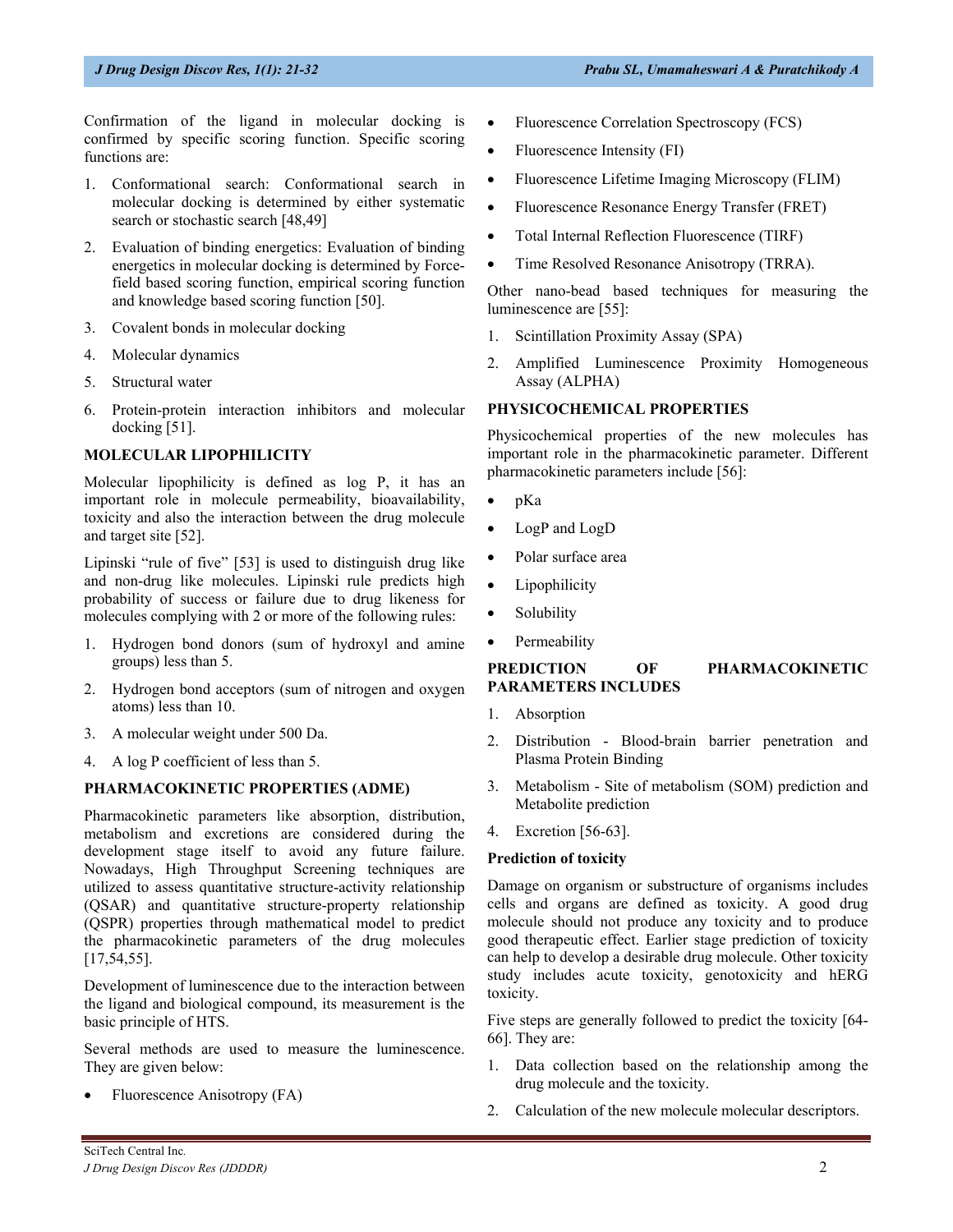- 3. Prediction model development.
- 4. Assessing the developed model performance.
- 5. Evaluation.

Lead molecule is optimized from the toxicity prediction. Once the lead molecule is optimized, the real process of drug development will start.

## **DRUG DISCOVERY AND DEVELOPMENT PROCESS**

#### **Synthesis**

Medicinal chemist will prepare the final synthesis step and perform the reaction in batch to synthesis the optimized new drug molecule for further studies. Synthesis of initial quantity in batch scale is depends on its complexity, lengthy synthesis process and yield.

## **Crystallization**

Crystallization is a process of separation and purification of new drug molecule, which involves formation of nuclei and molecular aggregation in a solution through diffusion process. Sequences involved in the crystallization are super saturation, nucleation and crystal growth. Approximately, 1,020 molecules are arranging in an order by themselves to form a definite as crystal lattice. These crystal forms differs in its physicochemical properties also its bioavailability and stability [67-68].

## **Evaluation of physicochemical properties**

Once synthesis and crystallization (purification) process are completed, the synthesized compound will be evaluated for its physicochemical properties. The physicochemical properties include [69]:

- 1. Physical form Assessing its crystalline polymorph
- 2. Organoleptic properties.
- 3. Melting point
- 4. Solubility profile
- 5. pH,  $pK_a$  or  $pK_b$
- 6. Specific gravity or bulk density
- 7. Spectroscopic character
- 8. Isomeric composition

#### **Non-clinical evaluation**

Non clinical pharmacological evaluation [2] is performed in animal models to assess its:

- 1. Safety and efficacy
- 2. Mechanism of action
- 3. Pharmacodynamics properties
- 4. Preliminary protein binding
- 5. Dose fixation
- 6. Cellular uptake and membrane transport

#### *IN VITRO* **STUDIES**

Recently, gene based diagnostic test kits are used during in vitro studies. For an example, to measure the HIV resistance, HIV-1 TruGene Assay is used which can provide options for AIDS patients during treatment.

Metabolism is the key determinant to produce the therapeutic efficacy. Too rapid metabolism of drug leads to lose its therapeutic efficacy. Cytochrome enzymes like CYP2D6, CYP2C9, CYP3A4/5, CYP2C19 and CYP1A2 are the key enzymes in human liver. Around 50% of small molecule drugs are metabolized by CYP3A4 enzyme. For in vitro metabolism studies, the main metabolism enzyme cytochrome P450 from liver is used due to its ready availability. For metabolic profiling, liver slices from human and animal species can be used. Gastrointestinal mucosa, brain, placenta, skin and kidney are used as non-hepatic tissues. Non- cytochrome P-450 enzymes are responsible for the reaction such as glutathione conjugation, acetylation, sulfation and glucuronidation [70].

#### **ANALYTICAL METHOD**

To quantify the concentration of new molecule in the biological sample, a suitable bioanalytical method needs to be developed with good selectivity, sensitivity and reproducibility. When response components are unavailable to quantify the new molecule, different physiological and pharmacological biomarkers are used during validation studies [71-73].

## **PRELIMINARY PHARMACOKINETIC STUDIES**

Developed bioanalytical method is used to assess the preliminary pharmacokinetic properties of the new molecule. Preliminary pharmacokinetic property includes absorption, distribution, metabolism and excretion. Organ distribution and toxicity studies are also performed in liver, fat, kidney, muscle, skin, heart and urine [74].

## *IN VIVO* **STUDIES**

A suitable animal model needs to be chosen for determining the therapeutic efficacy of the new drug molecule with the availability, selectivity, predicivity and reproducivity of the animals. Before performing *in vivo* studies, complete knowledge about the medicinal chemistry, biological property of the disease, pharmacological and ADME parameters are to be known by the drug discovery team. Further, regulatory requirements and competitive therapies both in market and competitors have to be known by the project team. In vivo pharmacokinetic parameters can help to generate dosing and schedule selection [2]. Issues in the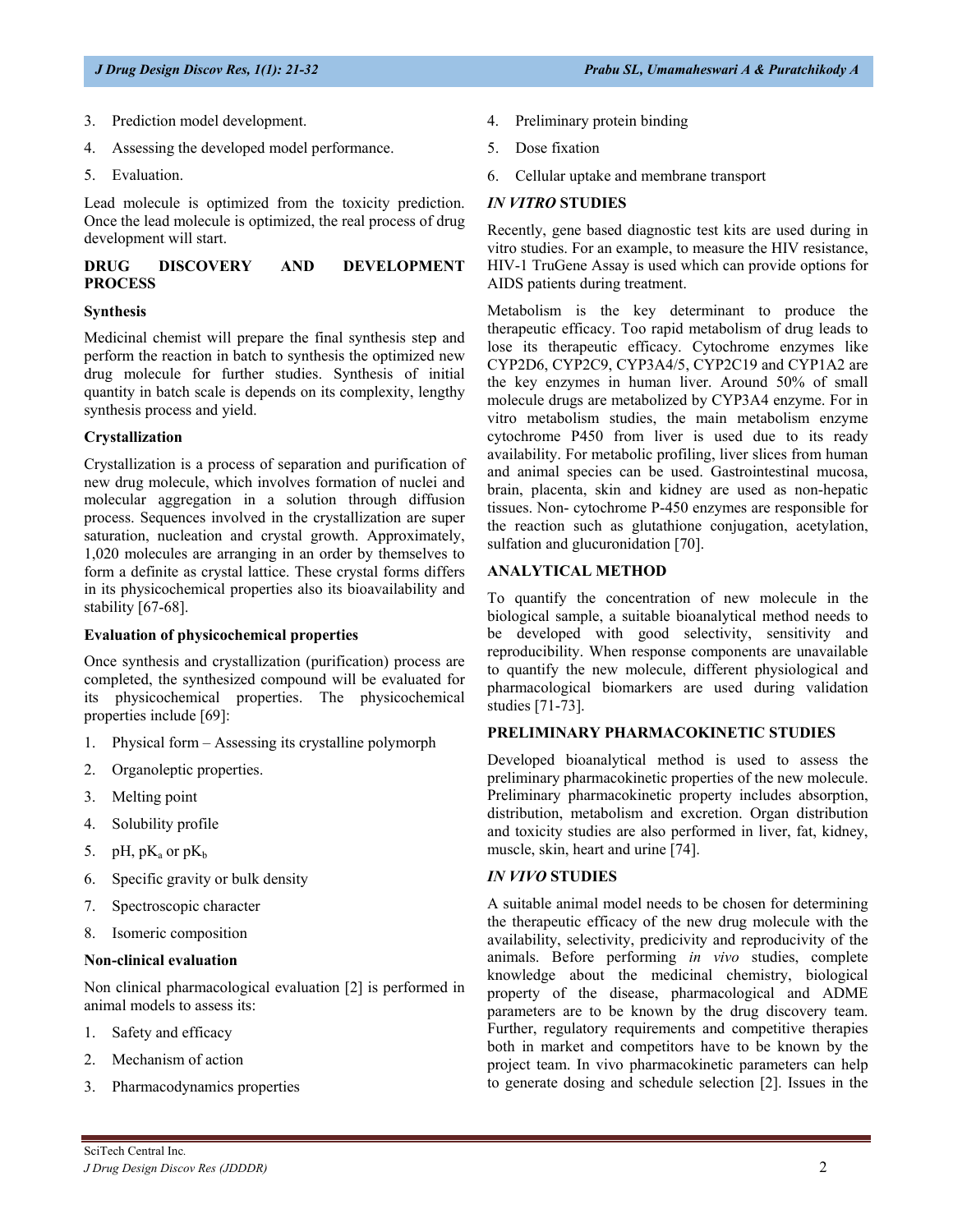

drug discovery and development process are shown in **Figure 1** [75].

**Figure 1.** Issues in drug discovery and development process.

## **INVESTIGATIONAL NEW DRUG (IND)**

When an initial clinical study results proves that the new drug molecule is safe, investigator can submit the investigational new drug application. Investigational new drug application comprises of drug chemical composition, preparation procedure, qualitative and quantitative analytical method, preclinical and clinical study.

#### **REVIEW OF THE IND**

Once investigational new drug application is received by FDA, FDA reviews the IND application. Different review committee members review the chemistry, pharmacological, toxicological and clinical efficacy of the new drug molecule. FDA gives an approval or clinical hold for clinical trials from the constructed review report [76,77].

#### **CLINICAL TRIALS**

In drug discovery and development process, clinical trial is the most critical and demanding phase. Clinical trial programme will be carefully executed in larger population to assess the drug efficacy.

Clinical trial is performed in three stages.

Phase 1: Human volunteers are exposed to a single rising dose study, a short multiple dose study and food interaction study.

Phase 2: Human volunteers are exposed to a dose ranging study.

Phase 3: Human volunteers are exposed to double blind comparative studies with registered compounds [78-81].

A survey of the drug development database suggest that the success rate for Phase III is decreased from 40% during 1999-2003 to 18% during 2011-2014 (failure in Phase III is increased to 50%). Moreover, the investment in Phase III is huge and more expensive when compared to other phases due to longer study duration, unpredicted pharmacokinetic and therapeutic effect among the human volunteers. To overcome the unpredicted pharmacokinetic and therapeutic effect, pharmaceutical organizations adopt different strategies to assess the pharmacokinetic parameters during *in vitro* and *in vivo* studies [82,83].

## **NEW DRUG APPLICATION (NDA)**

After observing the results of clinical trials, pharmaceutical organization can submit new drug application. New drug application comprises of the chemistry, composition, strength, purity, non-clinical and clinical test results and its interpretation data, preparation procedure, qualitative, quantitative analytical methods and draft label of the new drug molecule.

The draft label consists of:

- $\triangleright$  Product description
- > Clinical pharmacology
- $\triangleright$  Indications and usage
- $\triangleright$  Contraindication and Warnings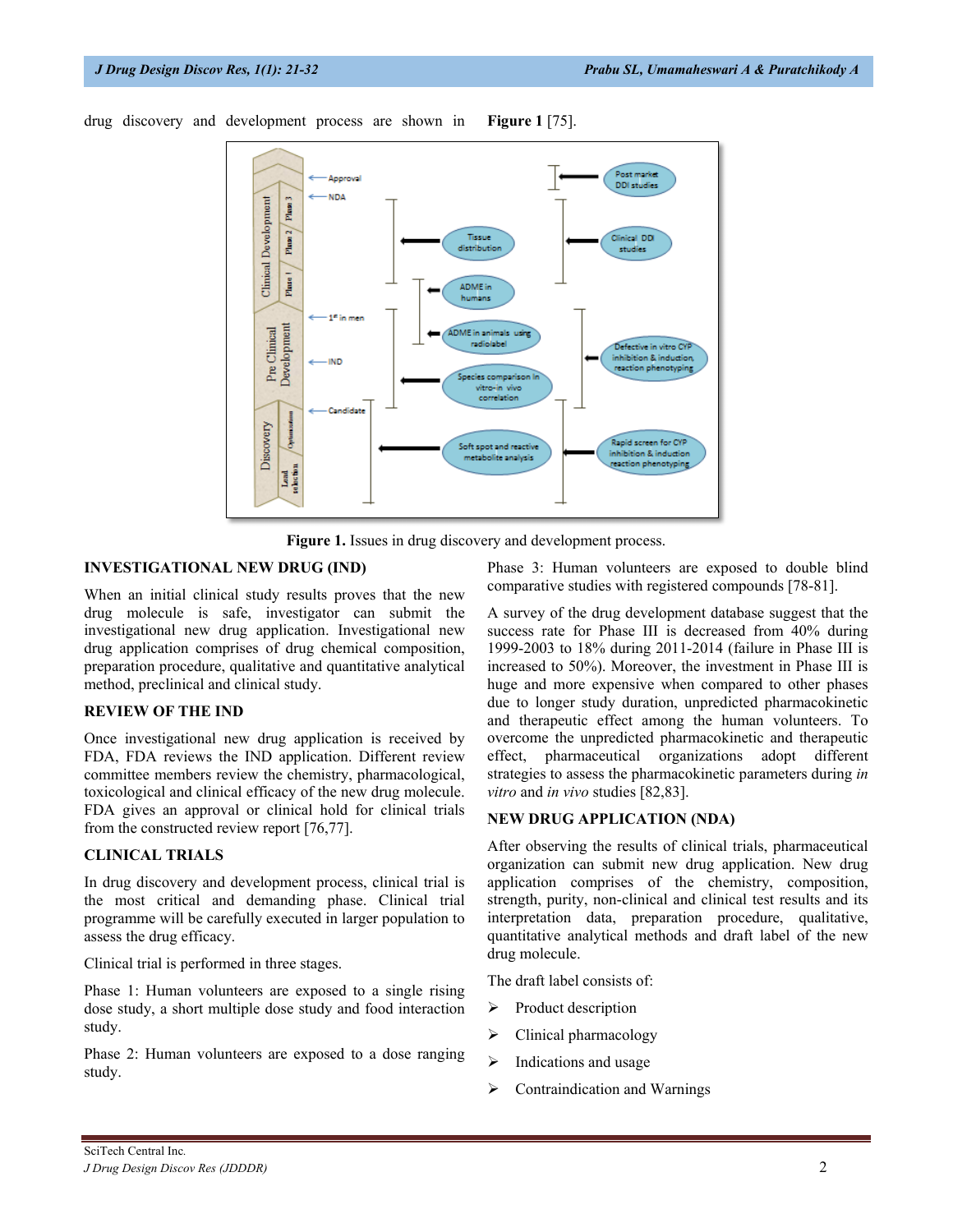- Adverse reactions and Precautions
- Drug abuse and dependence
- > Dosage

#### **NDA review**

Once new drug application is received by FDA, the FDA starts to review the NDA application. Different review committee members assess the chemistry, pharmacological, toxicological, clinical efficacy, statistical, biopharmaceutical and microbiology (if applicable) of the new drug molecule. After review by the expert committee members, a review report will be prepared and submitted. The review report includes written evaluation, observation, conclusions and recommendation/non recommendation regarding the new drug molecule [84-86].

#### **Pre-approval inspection**

The investigators from FDA will visit the applicant manufacturing premises with respect to their statements. After inspection by the FDA investigators, recommendations of the investigators, the Center for Drug Evaluation and Research (CDER) will issue an action letter stating an approval/approvable/not approvable. Any issues or deficiencies in the premises are addressed to the applicant before the approval and a time frame is provided for resubmission of the application by the applicant [4].

## **MANUFACTURING PROCESS AND PROCEDURE OF NEW DRUG SUBSTANCE**

#### **Starting materials and reagents**

The key starting materials and reagents which are used for the synthesis should be commercially available with desired physical and chemical properties and must meet the desired specifications like USP, NF and ACS specifications.

## **Preparation process**

**Synthesis:** A standard procedure with a complete diagrammatic flow chart for the preparation of drug substance with the desired purity must be given. Diagrammatic flow chart must provide quantity of raw materials, reagents, catalyst, equipment, process condition with isolation and purification of the new drug molecule if any.

**Process control:** A detailed process control is needed to be provided to ensure the quality (intermediate specification), quantity and purity of the material synthesis.

**Quality control:** Quality of the products is verified through a quality control process. Quality control tests are performed to ensure the physicochemical property of the drug substances with the desired quality control specification. A detailed specification with the acceptance criteria for impurity/degradation products and residual solvents is needed to be provided. If the product is manufactured in

## **ANALYTICAL METHODS**

Analytical methods and its procedure are the most key parameters to ensure the quality of the product. When there is unavailability of pharmacopoeia monograph, it is sole responsibility of the manufacturers to develop of a suitable analytical method and its validation [87,88].

#### **Manufacturing process controls**

Manufacturing process controls include process validation, air handling unit and cleaning validation.

#### **Process validation**

Process validation is a systematic evaluation of the critical process in the manufacturing to ensure the drug safety and quality in a reproducible one [89].

#### **Air handling unit**

Microorganisms are present everywhere in the earth; it can damage any type of organic or inorganic compounds. A specified environmental monitoring system includes air filtration, heating, ventilation and air conditioning can provide a clean room and aseptic facility free from microorganisms for the manufacturing of drug substance. Environmental monitoring system also includes desired airflow, temperature, humidity, water and compressed gas to ensure the environment free from microorganisms [90,91].

## **Cleaning validation**

Cleaning validation of an Active Pharmaceutical Ingredient (API) equipment/facility is important to prevent the cross contamination. A detailed cleaning validation programme includes selection of suitable cleaning agent, cleaning method, sampling techniques, recovery of the residue, analytical method, acceptance criteria, detection of residues and a cleaning report. Cleaning validation ensures that prepared products are free from the previous batch materials, unintended contamination materials, microbiological contamination as well.

#### **Container and closure system**

Suitable container and closures are selected grounded on the results of stability study in order to ensure the suitability and stability of the drug substance.

Product Label - Label of the product has an important role to guide the physician. Product label provides information about the appropriate dose, dosage regimen and adverse effects which are observed during the clinical trials.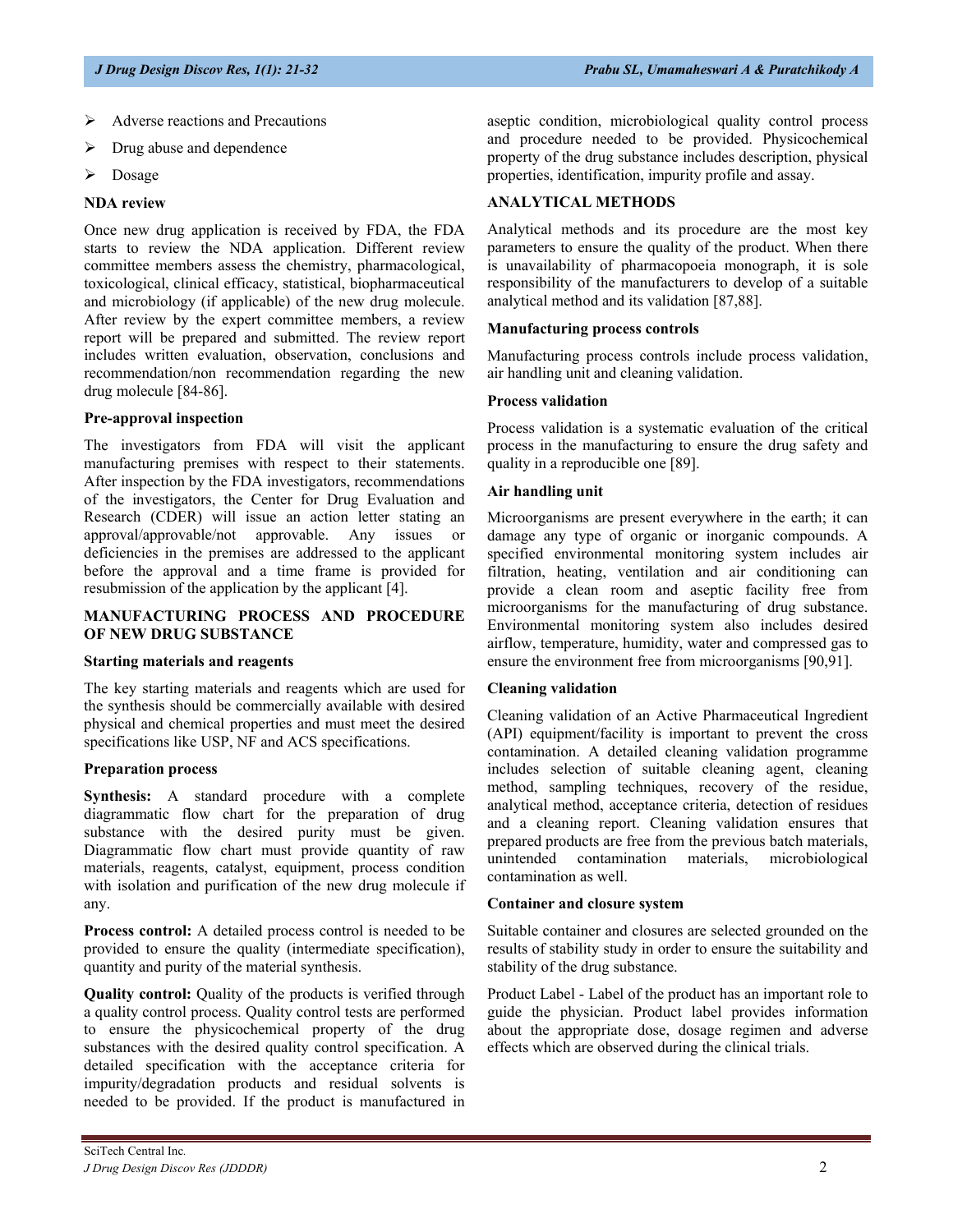## **Drug master file (DMF)**

DMF is a document which provides confidential information regarding the manufacturing facilities, process, packaging and storage of the drugs.

#### **OVERVIEW OF DRUG DISCOVERY AND DEVELOPMENT**

Recently, drug discovery and development process have undergone enormous changes. After lead molecule identification and optimization, it is evaluated for its physicochemical properties followed by the determination of its therapeutic activity by *in vitro* and *in vivo* models.

There are four stages involved in the drug discovery and development.

- 1. Assessment of toxicity, preliminary pharmacokinetics and its therapeutic effect of the optimized lead compound.
- 2. Optimizing the dosage form founded on the pharmacokinetic properties.
- 3. Assessment of its therapeutic activity in human volunteers and patients.
- 4. Assessment of other toxicities like carcinogenicity, mutagenicity and reproductive toxicology study, etc., is performed.

Interaction between Industry and FDA using drug discovery and development process is shown in **Figure 2**.



**Figure 2.** Interaction between industry and FDA using drug discovery and development process.

## **CONCLUSION**

Development of new drug substances from botanicals to chemical synthetic process is a prime scientific development in the modern health care. Early drug discovery and development estimated that only 1 out of 10,000 screened compounds is approved by the FDA and it takes around 20 years to introduce a drug molecule into the market with an average cost of more than \$800 million. Considering this huge cost, pharmaceutical organization have adopted new techniques in the drug discovery and development. In this review, early studies for the identification and validation of therapeutic targets and the *in silico* and high-throughput screening approaches that contribute to lead drug candidate selection which will advance the development process were

briefly discussed. Also reviewed were the steps involved in the process of new drug development. As an outcome, these would result in the expansion and validation of several alternative methods that can be adopted and recommended by the main international regulatory agencies. Further, lead molecules can be identified and optimized in short duration to avoid further failures of the drug from the bench to the market.

## **REFERNCES**

[1. http://npra.moh.gov.my/images/Announcement/2011/Re](http://npra.moh.gov.my/images/Announcement/2011/Regulatory-Control-of-Active-Pharmaceutical-Ingredients/API_Guideline_VERSION_1_-_PBKD.pdf) [gulatory-Control-of-Active-Pharmaceutical-](http://npra.moh.gov.my/images/Announcement/2011/Regulatory-Control-of-Active-Pharmaceutical-Ingredients/API_Guideline_VERSION_1_-_PBKD.pdf)[Ingredients/API\\_Guideline\\_VERSION\\_1\\_-\\_PBKD.pdf](http://npra.moh.gov.my/images/Announcement/2011/Regulatory-Control-of-Active-Pharmaceutical-Ingredients/API_Guideline_VERSION_1_-_PBKD.pdf)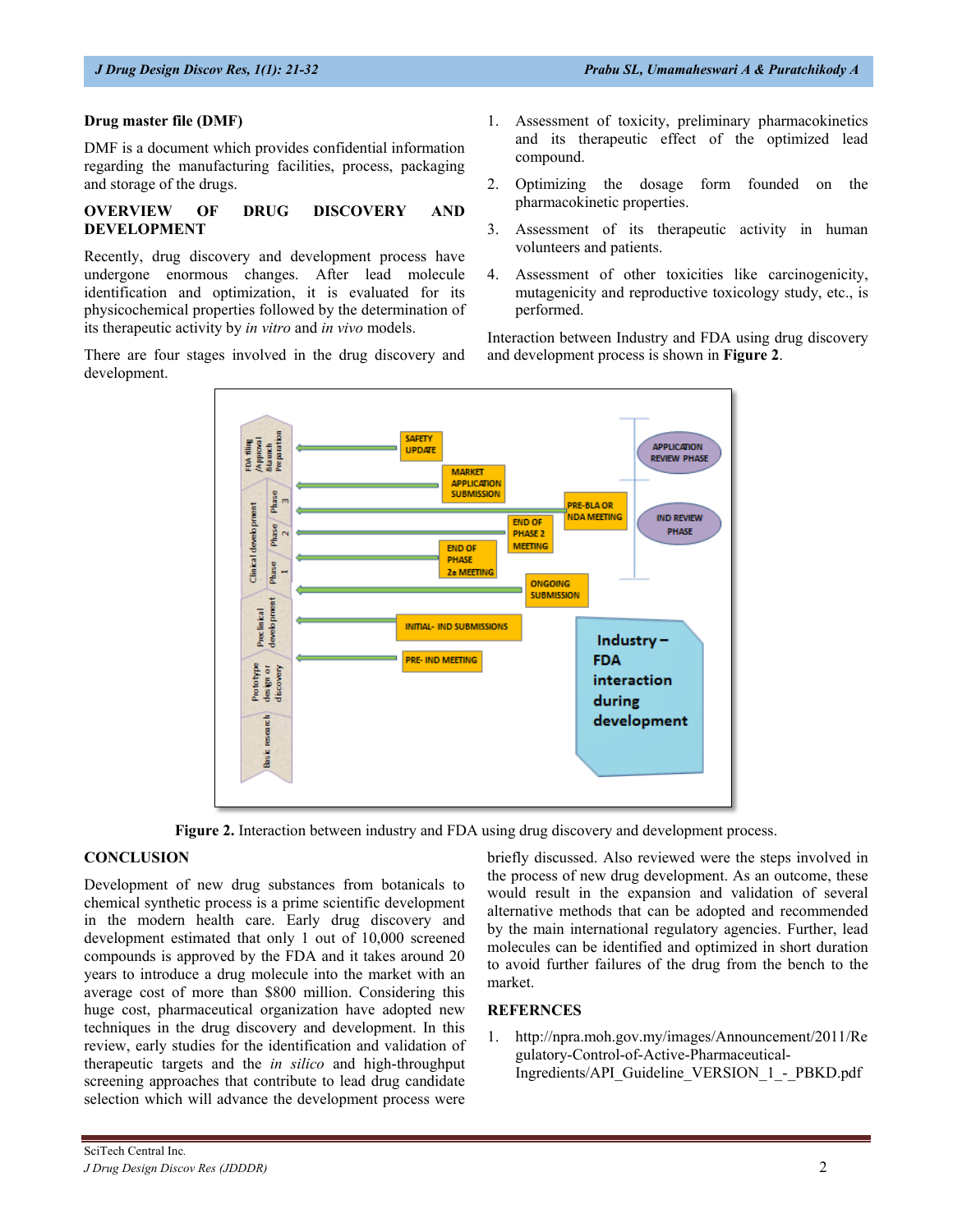- 2. Lakshmana Prabu S, Thirumurugan R, Suriya Prakash TNK (2014) The role of the drug discovery, clinical and regulatory affairs teams in turning a potent agent into a registered product. In: Elsevier Reference Module in Chemistry, Molecular Sciences and Chemical Engineering. Reedijk J. (Ed.) Waltham, MA: Elsevier.
- 3. (2002) An introduction to the US new drug approval process. In: New drug development: A regulatory overview. Mathieu M. (Ed.), 6<sup>th</sup> Edn., PAREXEL International Corporation, Waltham.
- 4. Lombardino JG, Lowe JA (2004) The role of the medicinal chemist in drug discovery - Then and now. Nature Reviews Drug discovery.
- 5. Lakings DB (2009) Drug development teams. In: New drug approval process. Guarino R (Ed.), Marcel Dekker.
- 6. Lakings DB (2009) Non clinical development: Pharmacology, drug metabolism and toxicology. In: New drug approval process; Guarino R (Ed.), Marcel Dekker.
- 7. Banakar UV, Makoid MC (1996) Pharmaceutical issues in drug development. In: The drug development process Increasing efficiency and cost effectiveness. Welling PG, Lasagna L, Banakar UV. (Eds.), Marcel Dekker.
- 8. DiMasi JA (2001) Risks in new drug development: Approval success rates for investigational drugs. Clin Pharmacol Ther.
- 9. Roche O, Guba W (2005) Computational chemistry as an integral component of lead generation. Med Chem.
- 10. Kapetanovic IM (2008) Computer-aided drug discovery and development (CADDD): *In silico* chemicobiological approach. Chemico-Biological Interactions 2008: 165-176.
- 11. Jorgensen WL (2004) The many roles of computation in drug discovery. Science.
- 12. [http://www.rcsb.org](http://www.rcsb.org/)
- 13. Deepali G, Gauri S, Ashish M (2016) Re-thinking drug discovery: *In silico* method. J Chem Pharm Res 8.
- 14. Sumudu PL, Steffen L (2016) Computational methods in drug discovery. Beilstein J Org Chem.
- 15. Ekins S, Mestres J, Testa B (2007) *In silico* pharmacology for drug discovery: Methods for virtual ligand screening and profiling. Br J Pharmacol 152: 9- 20.
- 16. Le AV, Phan TCQ, Nguyen TH (2015) *In silico* drug design: Prospective for drug lead discovery. Int J Eng Sci Invention 2015: 60-70.
- 17. Young D (2009) Computational drug design. John Wiley & Sons, New Jersey, USA.
- 18. Ingles-Prieto A, Ibarra-Molero B, Delgado-Delgado A, Perez-Jimenez R, Fernandez JM, et al. (2013) 2YOI: Crystal structure of ancestral thioredoxin relative to last eukaryotes common ancestor (Leca) from the precambrian period. Structure.
- 19. McGuffin LJ (2008) Protein fold recognition and threading. Comput Structural Biol 2008: 37-60.
- 20. Loew GH, Villar HO, Alkorta I (1993) Strategies for indirect computer-aided drug design. Pharm Res 10: 475-486.
- 21. Mason JS, Good AC, Martin EJ (2001) 3D pharmacophores in drug discovery. Curr Pharm Design 7: 567-597.
- 22. Englebienne P, Moitessier N (2009) Docking ligands into flexible and solvated macromolecules. 5. Forcefield-based prediction of binding affinities of ligands to proteins. J Chem Information Modeling.
- 23. Gohlke H, Hendlich M, Klebe G (2009) Knowledgebased scoring function to predict protein-ligand interactions. J Mol Biol.
- 24. Leonardo GF, Ricardo NS, Glaucius O, Adriano DA (2015) Molecular docking and structure-based drug design strategies. Molecules.
- 25. Green DV (2003) Virtual screening of virtual libraries. Progr Med Chem.
- 26. Ish K (2012) Drug discovery in pharmaceutical Industry: Productivity challenges and trends. Drug Discov Today.
- 27. Koppen H (2009) Virtual screening What does it give us? Curr Opin Drug Discov Dev.
- 28. Subramaniam S, Mehrotra M, Gupta D (2008) Virtual high throughput screening (VHTS) - A perspective. Bioinformation 3: 14-17.
- 29. Rester U (2008) From virtuality to reality Virtual screening in lead discovery and lead optimization: A medicinal chemistry perspective. Curr Opin Drug Discov Dev.
- 30. Oprea TI, Matter H (2004) Integrating virtual screening in lead discovery. Curr Opin Chem Biol.
- 31. Leonardo GF, Ricardo NS, Glaucius O, Adriano DA (2015) Molecular docking and structure-based drug design strategies. Molecules.
- 32. Lionta E, Spyrou G, Vassilatis DK, Cournia Z (2014) Structure-based virtual screening for drug discovery: Principles, applications and recent advances. Curr Topics Med Chem.
- 33. Gangwal RP, Damre MV, Das NR, Dhoke GV, Bhadauriya A, et al. (2014) Structure based virtual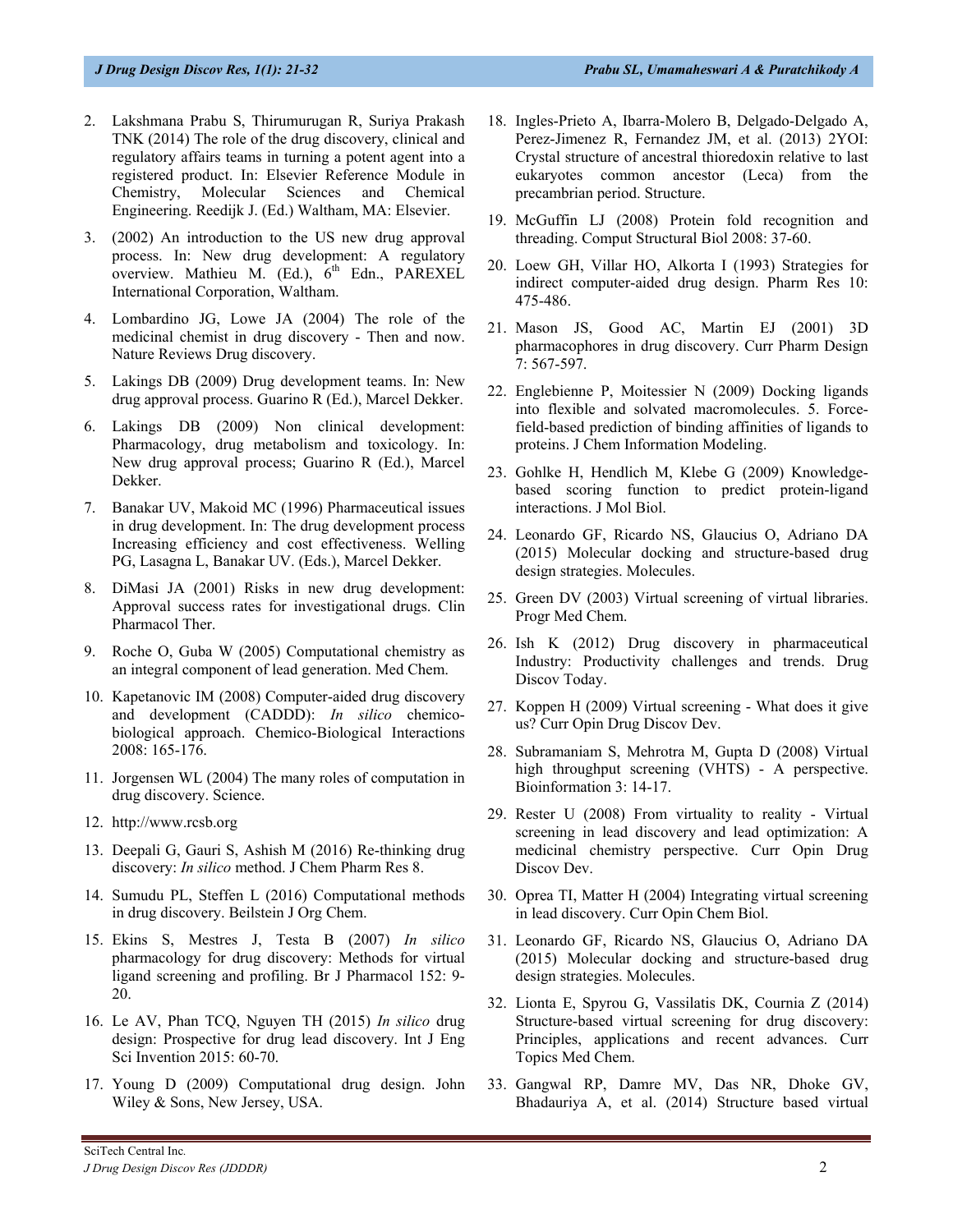screening to identify selective phosphodiesterase 4B inhibitors. J Mol Graphics Modeling.

- 34. Scior T, Bender A, Tresadern G, Medina-Franco JL, Martínez-Mayorga K, et al. (2015) Recognizing pitfalls in virtual screening: A critical review. J Chem Information Modeling 52: 867-881.
- 35. Vogt M, Bajorath J (2011) Predicting the performance of fingerprint similarity searching. In: Chemoinformatics and Computational Chemical Biology. Bajorath J. (Ed), Humana Press: Totowa, NJ.
- 36. Bologa CG, Revankar CM, Young SM, Edwards BS, Arterburn JB, et al. (2006) Virtual and biomolecular screening converge on a selective agonist for GPR30. Nat Chem Biol.
- 37. Lindert S, Zhu W, Liu YL, Pang R, Oldfield E, et al. (2014) Non-bisphosphonate inhibitors of isoprenoid biosynthesis identified via computer-aided drug design. Chem Biol Drug Design.
- 38. Zhu W, Zhang Y, Sinko W, Hensler ME, Olson J, et al. (2013) Antibacterial drug leads targeting isoprenoid biosynthesis. Proc Natl Acad Sci U S A.
- 39. Verma J, Khedkar VM, Coutinho EC (2010) 3D-QSAR in drug design - A review. Curr Topics Med Chem 10: 95-115.
- 40. Verma RP, Hansch C (2009) Camptothecins: A SAR/QSAR study. Chem Rev.
- 41. Mendenhall J, Meiler J (2016) Improving quantitative structure-activity relationship models using artificial neural networks trained with dropout. J Comput Aided Drug Design 30: 177-189.
- 42. Bleckmann A, Meiler J (2003) Quantitative structure activity relations studied by support vector machines and artificial neural networks. QSAR Combinatorial Science.
- 43. Adl A, Zein M, Hassanien AE (2016) PQSAR: Expert system with application. Int J.
- 44. Meng XY, Zhang HX, Mezei M, Cui M (2011) Molecular docking: A powerful approach for structurebased drug discovery. Curr Comput Aided Drug Design.
- 45. Yuriev E, Agostino M, Ramsland PA (2009) Challenges and advances in computational docking: Review. J Mol Recogn.
- 46. Moitessier N, Englebienne P, Lee D, Lawandi J, Corbeil C (2008) Towards the development of universal, fast and highly accurate docking/scoring methods: A long way to go. Br J Pharmacol.
- 47. Zsoldos Z, Reid D, Simon A, Sadjad SB, Johnson AP (2007) eHiTS: A new fast, exhaustive flexible ligand docking system. J Mol Graphics Modelling.
- 48. McGann M (2011) FRED and HYBRID docking performance on standardized datasets. J Comput Aided Mol Design.
- 49. Huang SY, Grinter SZ, Zou X (2010) Scoring functions and their evaluation methods for protein-ligand docking: Recent advances and future directions. Phys Chem Chem Phys.
- 50. Foloppe N, Hubbard R (2006) Towards predictive ligand design with free-energy based computational methods? Curr Med Chem.
- 51. Kujawski J, Popielarska H, Myka A, Drabinska B, Bernard MK (2012) The log P parameter as a molecular descriptor in the computer-aided drug design - An overview. Comput Methods Sci Technol.
- 52. Lipinski CA, Lombardo FM, Dominy BW, Feeney PJ (2001) Experimental and computational approaches to estimate solubility and permeability in drug discovery and development settings. Adv Drug Deliv Rev.
- 53. Domenico F (2015) Hypothesis for changing models: Current pharmaceutical paradigms, trends and approaches in drug discovery. Peer J PrePrints.
- 54. Ranganatha N, Kuppast IJ (2012) A review on alternatives to animal testing methods in drug development. Int J Pharm Pharm Sci.
- 55. Nuez A, Rodriguez R (2008) Current methodology for the assessment of ADME-Tox properties on drug candidate molecules. Biotecnologia Aplicada.
- 56. Yamashita F, Hashida M (2004) *In silico* approaches for predicting ADME properties of drugs. Drug Metab Pharmacokinetic.
- 57. Kratochwil NA, Huber W, Muller F, Kansy M, Gerber PR (2002) Predicting plasma protein binding of drugs: A new approach. Biochem Pharmacol.
- 58. Clark DE (2003) In silico prediction of blood-brain barrier permeation. Drug Discov Today 8: 927-933.
- 59. Lanevskij K, Dapkunas J, Juska L, Japertas P, Didziapetris R (2011) QSAR analysis of blood-brain distribution: The influence of plasma and brain tissue binding. J Pharm Sci.
- 60. Trainor GL (2007) The importance of plasma protein binding in drug discovery. Expert Opin Drug Discov.
- 61. Williams JA, Hyland R, Jones BC, Smith DA, Hurst S, et al. (2004) Drug-drug interactions for UDPglucuronosyl transferase substrates: A pharmacokinetic explanation for typically observed low exposure (AUCi/AUC) ratios. Drug Metab Disposition.
- 62. Wang Y, Xing J, Xu Y, Zhou N, Peng J, et al. (2015) *In silico* ADME/T modelling for rational drug design. Q Rev Biophys.